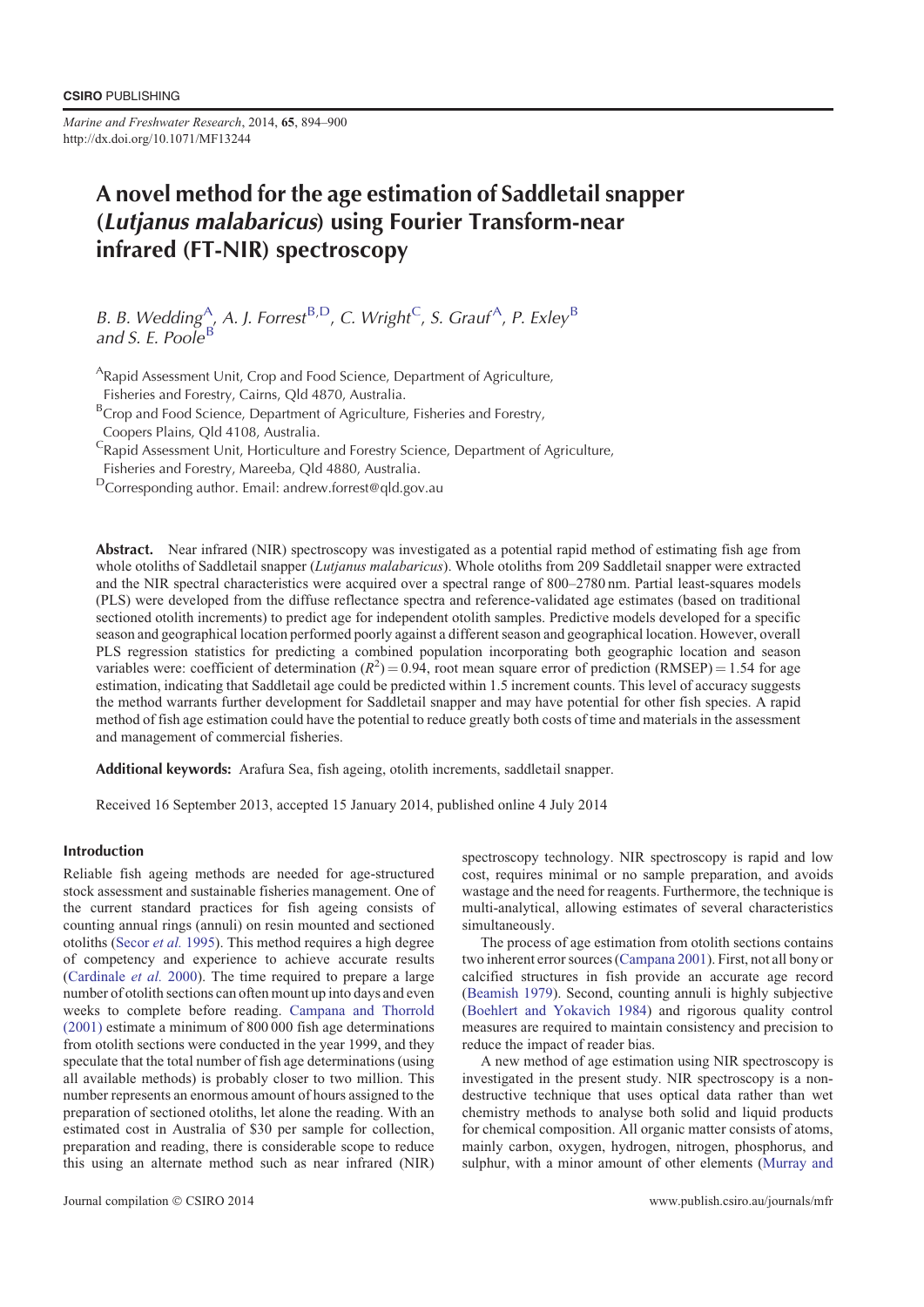[Williams 1987](#page-5-0)). These molecules vibrate (bend or stretch) at specific frequencies and irradiation of these by an energy source such as NIR light (12 820–4000  $\text{cm}^{-1}$ ) causes some molecules to change their vibrations from one energy level to another. When these transitions occur NIR energy is absorbed at certain frequencies, coinciding with those of a molecular grouping in the material being scanned [\(Murray and Williams 1987](#page-5-0)). NIR spectroscopy techniques, and subsequent analysis, harnesses and translates these vibrations into simple, very rapid analytical procedures.

NIR spectroscopy has received considerable attention over the years for analysis of constituents or parameters in many industries, including agricultural, pharmaceutical, industrial and food sectors. The technology has been extensively employed in the assessment of plant materials for many constituents including: oil content [\(Wedding](#page-6-0) *et al.* 2009); dry matter [\(Wedding](#page-6-0) *et al.* [2011](#page-6-0)); and nitrogen content ([McClure](#page-5-0) *et al.* 2002). Seafood applications include determination of freshness [\(Nilsen](#page-5-0) *et al.* [2002\)](#page-5-0), muscle pigment [\(Folkestad](#page-5-0) *et al.* 2008), fat content ([Solberg](#page-5-0) *et al.* 2003; [Wold](#page-6-0) *et al.* 1996) and moisture ([Wold](#page-6-0) [and Isaksson 1997\)](#page-6-0).

NIR spectroscopy is a secondary method of determination and therefore must be calibrated against a primary reference method, in this instance age estimates (based on traditional sectioned otolith increments) to develop a calibration or predictive model. The use of NIR spectroscopy involves developing a predictive model by scanning the material of interest, and comparing the samples spectral data to the reference data obtained from the same material using traditional techniques. This process requires a large number of samples, which must cover the range of biological variability of future samples to attain an acceptable level of accuracy from the predictive model. The successful application of NIR spectroscopy to fish age estimation would greatly reduce the time taken to prepare the otoliths for reading as compared to the traditional sectioned method for measuring increments, enabling the reading process to be mechanised, as well as removing subjectivity and the risk of reader bias. The NIR technique for this application requires little sample preparation and clean whole dry otoliths can be directly presented for NIR spectroscopy assessment. However, errors associated with the reference method will inherently perpetuate through the predictive models and be reflected in the predictive error. Thus, the more accurate and precise the reference method (i.e. traditional sectioned method), the more accurate and precise the NIR calibration model will be.

The present study investigates the use of NIR spectroscopy to scan whole unprocessed otoliths and develop a predictive model to estimate the age of a group of wild-caught Saddletail snapper, which have previously been shown to have otolith increments that can be used for age estimation ([Newman 2002\)](#page-5-0). The NIR spectra is directly compared to the visual age estimates, based on increment counts obtained from standard methods of ageing otolith cross-sections.

### Materials and methods

Otoliths were obtained from 209 Saddletail snapper landed by a trawl vessel within the Northern Finfish Fishery as part of another research project [\(Forrest](#page-5-0) *et al.* 2010). This fishery is co-managed by the Commonwealth Government of Australia and the Northern Territory Government, and extends from the Northern Territory border with Western Australia (129°E) east to the Queensland border  $(138^{\circ}E)$  and north 200 nautical miles out to the boundary of the Australian Fishing Zone (AFZ). Of these, 100 samples were collected during April 2009 (post-wet season) and 109 were collected during November 2009 (postdry season). This collection of samples from different times of the year was simply due to their availability on the back of the previous mentioned project ([Forrest](#page-5-0) *et al.* 2010). Fishing was conducted in the eastern end of the Arafura Sea, adjacent to the Gulf of Carpentaria. Fishing was not conducted in the same location for both trips. The exact location of fishing effort has not been reported due to commercial sensitivities. Fish were chilled and frozen onboard, and transported to Coopers Plains (Brisbane, Queensland) after unloading in Darwin, Northern Territory.

Saddletail snapper were further processed at the Health Food Sciences Precinct in Coopers Plains. Fish were thawed and filleted as part of the previous mentioned project ([Forrest](#page-5-0) *et al.* [2010\)](#page-5-0). After filleting had been completed, otoliths were removed from the heads of the fish and washed in deionised water. After washing, otoliths pairs were allowed to air dry and were then transferred to 10 mL plastic vials for storage.

Saddletail snapper otoliths were examined for age estimation based on increment counts with the assistance of Fisheries Queensland staff from Southern Fisheries Centre, Deception Bay, Queensland, using the standard method of increment determination of otolith cross-sections ([Fisheries-Queensland](#page-5-0) [2009\)](#page-5-0). The left otolith of each fish was used for this determination. The right side otolith was sent to the Rapid Assessment Unit at the James Cook University in Cairns, Queensland for NIR spectra collection. Previous studies conducted by the authors have found no systematic bias in the predictions between otoliths taken from the left and right sides [\(FRDC](#page-5-0) [2013\)](#page-5-0).

Diffuse reflectance spectra of individual whole, dried otoliths were collected using the integrating sphere and sample wheel system on a Bruker multi-purpose analyser (MPA), Fourier Transform (FT) NIR spectrophotometer (Bruker Optics, Ettlingen, Germany; operating software: OPUS version 6.5) in the  $12\,500-3597\,\mathrm{cm}^{-1}$  range. All otolith samples were placed with the same orientation (convex down) in the sample quartz glass vials in preparation for spectra capture. Thirty sample vials at a time were placed onto the sample wheel to be scanned automatically for spectra collection. The loading process takes  $\sim$ 5 s per sample. In obtaining each sample spectrum, 32 scans at a resolution of  $8 \text{ cm}^{-1}$  were collected and averaged. The assessment was conducted in a room exposed to minimal light with the aim of reducing contact with external illumination. The collection of NIR spectra for this particular instrument configuration, resolution and average number of scans takes  $\sim$  25 s per sample.

A multivariate data analysis software package 'The Unscrambler' Version 9.8 (Camo, Oslo, Norway) was used to develop partial least square (PLS) calibration models between the reference otolith age estimation of growth bands (increment counts) and the FT-NIR spectra. PLS regression attempts to establish a correlation between the spectral data and the otolith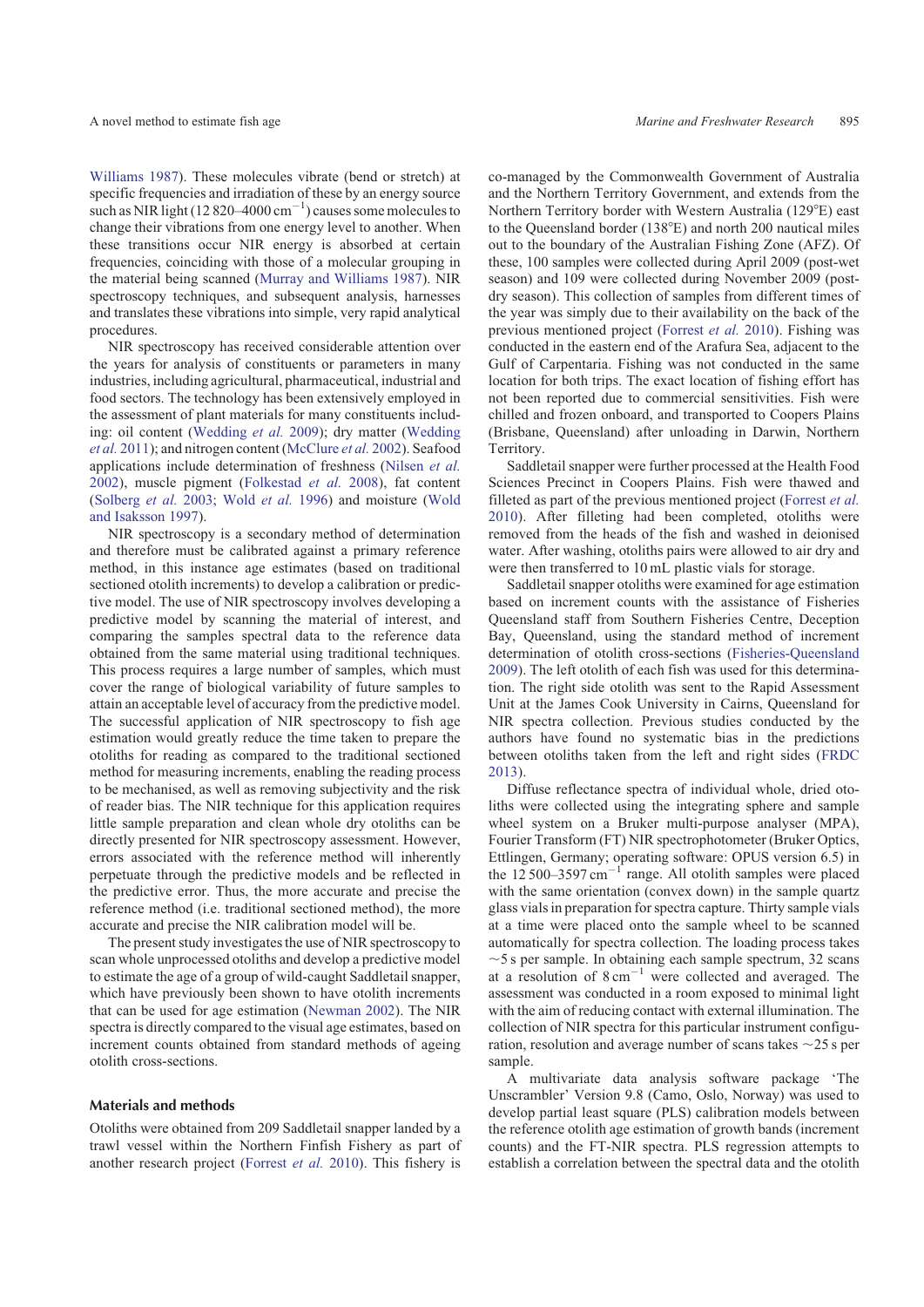<span id="page-2-0"></span>age-reference dataset (increment counts) in order to find the optimal model. Simply, the calibration equation or model of the NIR and chemical loadings were combined mathematically to yield the calibration model for analysis of unknown samples.

Prior to analysis, raw NIR spectral data often needs to be mathematically transformed to remove defects observed in the spectra (i.e. noise, base line drift etc). A typical raw absorbance spectrum for Saddletail snapper (post-dry and post-wet) is shown in Fig. 1. Various transformations were applied to the spectral data and the effect on model performance investigated. For all calibration models presented, the spectral data was transformed before model development using a combination of a 25-point Savitsky Golay smooth (moving average) and a first derivative transformation. Validation of the model is carried out to ensure that the model accurately predicts the property of interest (i.e. increment counts based on the traditional sectioned method) in samples not included in the calibration process. PLS calibration model performance was based on the coefficient of determination  $(R^2)$  statistic; root mean square error of cross-validation (RMSECV); root mean square error of prediction (RMSEP); bias (average difference between predicted and reference values), and the standard deviation ratio (SDR is the ratio of the standard deviation of the dataset with the RMSECV or RMSEP). The SDR statistic is a measure of the ability of a NIR model to predict a constituent and enables comparison of model performance across populations with





different standard deviations [\(Bailleres](#page-5-0) *et al.* 2002; [Golic and](#page-5-0) [Walsh 2006](#page-5-0)). Full cross-validation (leave-one-out) was used to evaluate the calibration models.

Before the development of the calibration models, the variation of the raw NIR spectral data was investigated using principal component analysis (PCA) and obvious atypical spectra eliminated. PCA was used to reduce the dimensionality of the NIR spectra and investigate any differences between the post-wet (April) and post-dry (November) season samples.

## Results

The PLS calibration model statistics for the two sample populations are displayed in Table 1. Graphically, both calibration models are tightly aligned along the one-to-one line (where predicted and actual values are equal) with few outliers (Fig. 2 and [Fig. 3\)](#page-3-0). The calibration models for the post-wet and post-dry populations yielded an  $R^2$  of 0.94 and 0.93 respectively. The SDR's are in excess of three so the prospect of age estimations are good ([McGlone and Kawano 1998\)](#page-5-0). Figures 2 and [3](#page-3-0) suggest there is evidence that otolith samples with an excess of an estimated 18 increment counts are being under-estimated in both the post-wet and post-dry season calibration models. This may suggest that a separate model is required to age the older otoliths. Unfortunately there were not enough otolith samples with an excess of an estimated 18 increment counts in the populations collected to test this. Restricting the model to predict only



**Fig. 2.** Calibration model for post-wet season datasets plotted against otolith actual estimated age values (years).

**Table 1. Partial least-squares regression calibration and validation statistics for the whole dried otoliths collected over post-wet, post-dry and a combination of both seasons**

Note:  $SE = Standard Error$ , LV = Latent Variables

| Calibration set  | Prediction set   | Spectra<br>(outliers removed) | Age range<br>(Increment counts) | <b>SE</b> | LV | $R^2$ | <b>RMSECV</b> | <b>RMSEP</b> | <b>Bias</b> | <b>SDR</b> |
|------------------|------------------|-------------------------------|---------------------------------|-----------|----|-------|---------------|--------------|-------------|------------|
| Post wet         |                  | 100                           | $1 - 21$                        | 0.59      |    | 0.94  | 1.42          |              | $-0.00597$  | 4.2        |
|                  | Post dry         | 109                           | $2 - 23$                        | 0.47      | 3  | 0.20  |               | 4.38         | $-4.109$    | 1.1        |
| Post dry         |                  | 109(1)                        | $2 - 23$                        | 0.47      | 4  | 0.93  | 1.30          |              | $-0.00411$  | 3.8        |
|                  | Post wet         | 100                           | $1 - 21$                        | 0.59      | 4  | 0.22  |               | 5.19         | 4.805       | 1.1        |
| Seasons combined |                  | 169(1)                        | $1 - 23$                        | 0.40      | 4  | 0.93  | 1.35          |              | $-0.00466$  | 3.8        |
|                  | Seasons combined | 40                            | $1 - 21$                        | 1.01      | 4  | 0.94  |               | 1.54         | $-0.0271$   | 4.1        |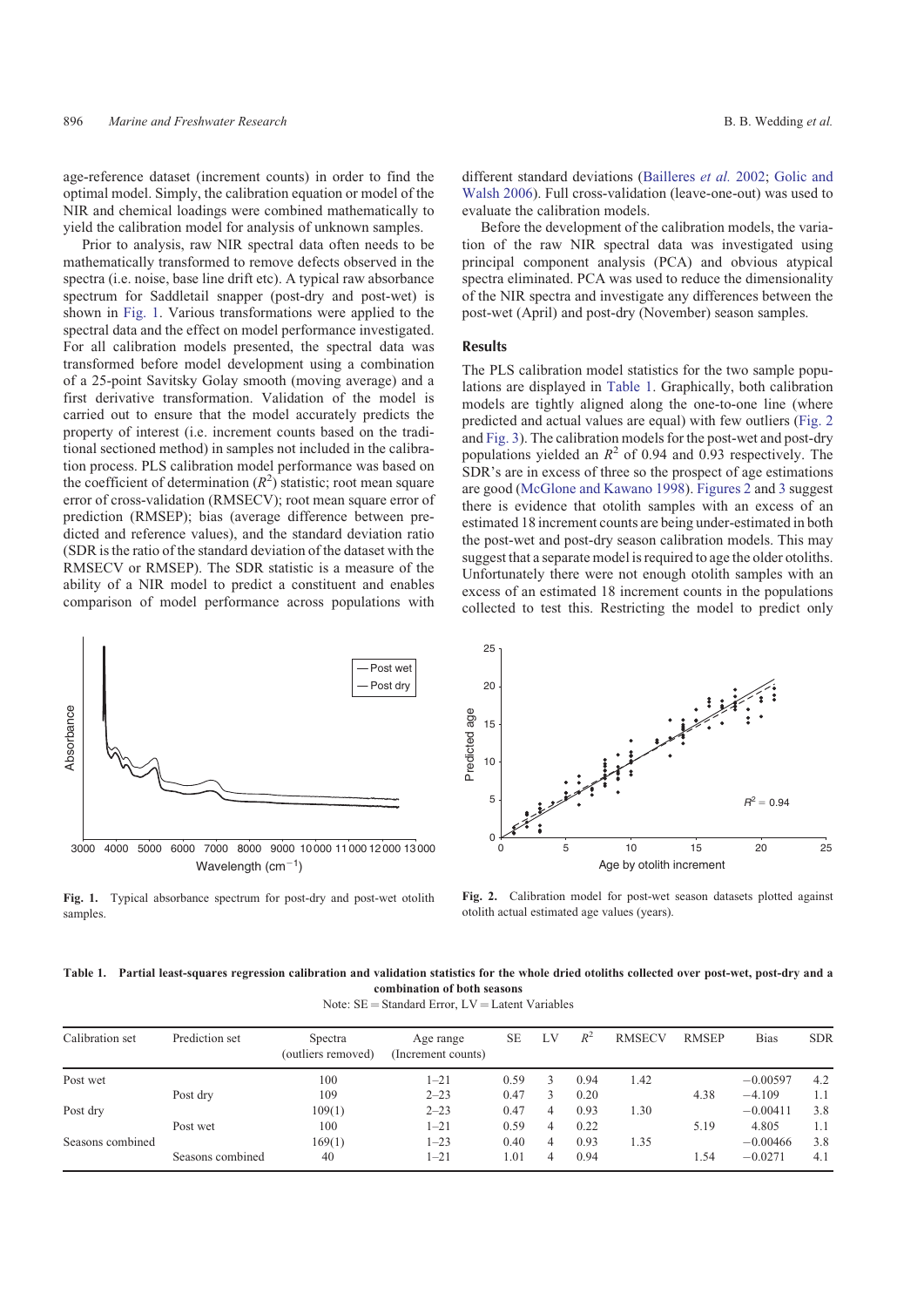

**Fig. 3.** Calibration model for post-dry season datasets plotted against otolith actual estimated age values (years).

younger otolith samples with an estimated 18 or fewer increments results in improvements to the overall calibration model statistics, showing a reduction in cross-validation error (post-wet  $R^2 = 0.95$ , RMSECV = 1.14; post-dry  $R^2 = 0.92$ ,  $RMSECV = 1.20$ ).

The post-wet otolith calibration model was used to predict the post-dry population and vice versa ([Table 1\)](#page-2-0) to investigate possible seasonal variables and their effect on the models. The post-wet calibration model could not be used to predict the postdry season population ( $R^2 = 0.20$ , RMSEP = 4.38). Similarly, the post-dry season calibration model was unsuccessful in predicting the post-wet season otolith dataset  $(R^2 = 0.22,$  $RMSEP = 5.19$ ).

The shape of the PLS loadings from the calibration models for the post-wet and post-dry samples were similar for the majority of wavelength regions selected. Similarities occurred for both calibrations models in the regions of  $6250-4000$   $cm^{-1}$ as a result of the carbonate ion ([Gaffey 1986;](#page-5-0) [Hunt 1977](#page-5-0); [Thomas](#page-5-0) *et al.* 2011). Carbonates and hydroxyl (-OH) bearing groups contain strong NIR-active vibrational modes ([Hunt](#page-5-0) [1977;](#page-5-0) [Moron and Cozzolino 2003](#page-5-0); [Thomas](#page-5-0) *et al.* 2011). Correlations were also found within this region related to -CH combination overtones, H<sub>2</sub>O and -OH first, second and combination overtones. The main differences observed in the loadings were in the regions of 5850–5710, 6670–6270 and 7380– 7330 cm-<sup>1</sup> related to group frequencies of -CH first overtones and combination overtones, and -NH first overtones, which were not selected in both calibration models.

Investigating this further, the scores plot of PC1 versus PC2 from the PCA revealed that the two otolith populations were distinct from each other, and therefore quite different (Fig. 4). PC1 accounted for 55% of the total variance while PC2 accounted for 36%. The main separation in the two otolith populations appears to be attributed to PC2 with the majority of post-wet samples having negative loadings and post-dry samples having positive loadings. Figure 5 shows larger peaks in the loadings for PC2 compared to PC1 in two of the three regions identified as being different in the PLS loadings. This separation may be attributed to differences in the otolith microchemistry of

<span id="page-3-0"></span>



**Fig. 4.** PCA plot showing separation of post-wet season and post-dry season otolith datasets.



**Fig. 5.** Loadings derived for PC1 and PC2 from the PCA of otolith samples.

the two sample populations, as a result of seasonal differences or geographical locations.

Subsequently, the two populations were combined to develop a calibration model that improved predictive performance by encompassing the biological variability of the two populations ([Table 1\)](#page-2-0). Given the larger number of samples available, the combined dataset was separated into a calibration set  $(n = 169)$ and an independent validation set  $(n = 40, \text{Fig. } 6.)$  rather than cross validating to give a more true indication of predictive ability ([Williams 2004](#page-6-0)).

The PLS calibration model yielded an  $R^2$  of 0.93, RMSECV of 1.35 and an SDR of 3.8 for otolith age estimation [\(Table 1](#page-2-0)). The validation statistics of the combined dataset delivered an  $R^2$ of 0.94, RMSECV of 1.54 and an SDR of 4.1 for otolith age. The SDRs are in excess of 3 and as such, the likelihood of an accurate age prediction are good [\(McGlone and Kawano 1998](#page-5-0)).

## Discussion

These results demonstrate the potential to predict the age of whole Saddletail snapper otoliths rapidly using NIR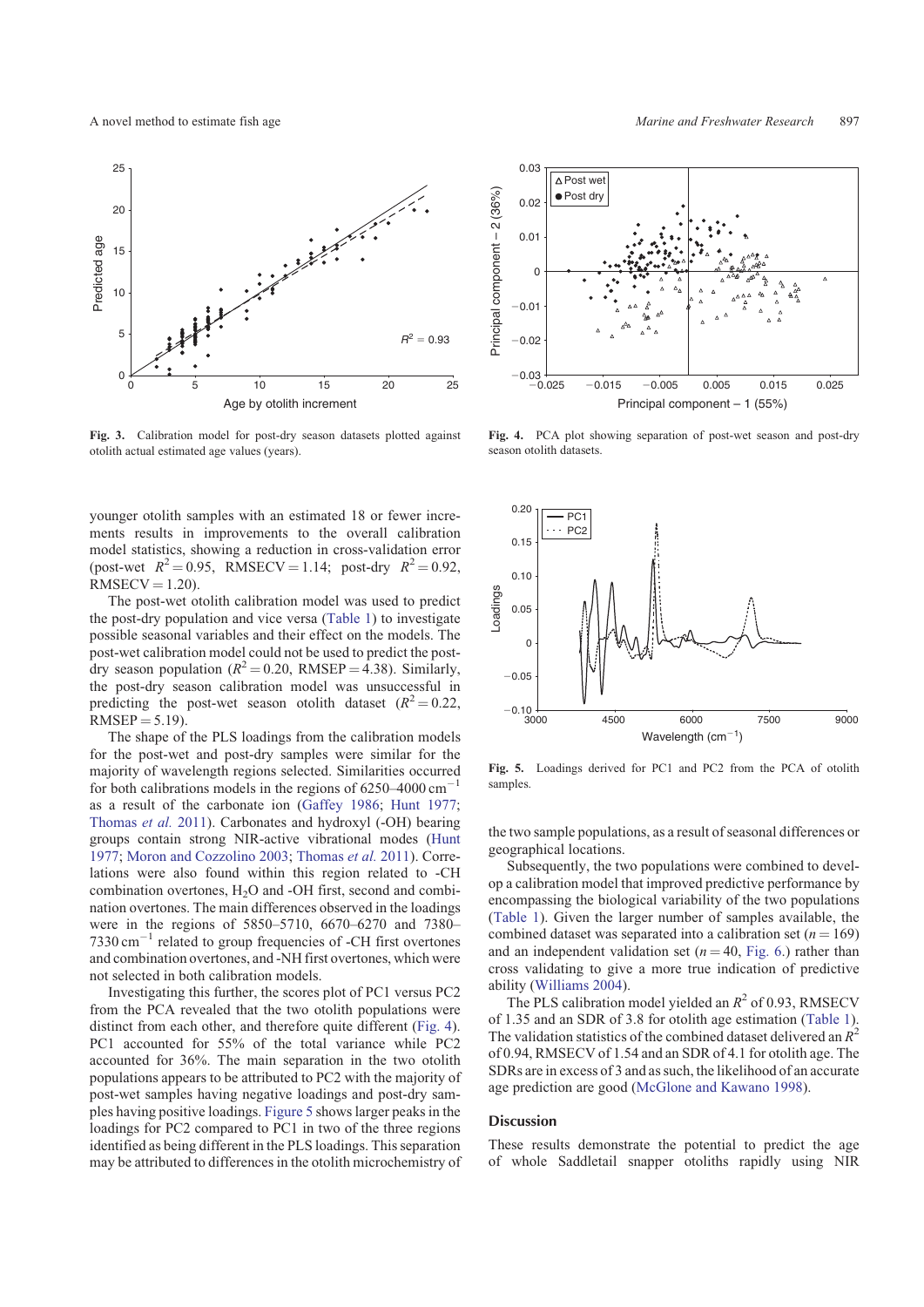<span id="page-4-0"></span>

**Fig. 6.** Combined post-wet season and post-dry season model predictions plotted against otolith actual estimated age values (years).

spectroscopy. The FT-NIR method used in this work has the capacity to conduct up to 150–200 measurements per hour, once a viable predictive model is developed. The calibration results are highly encouraging considering the inherent error associated with the conventional interpretation of the otolith visual age increment counts for estimating age from which these models were developed. Age validation on the basis of radiocarbon derived from nuclear testing is currently one of the best age validation approaches available ([Campana 1999](#page-5-0)). The years 1958 to 1965 are known to be sensitive for  $\Delta^{14}$ C-based ageing and bomb radiocarbon ageing of fish during this period are reported to have an accuracy of at least  $\pm 1$ -3 years; the discriminatory power of samples collected before or after this period is more than an order of magnitude lower [\(Campana](#page-5-0) [1999\)](#page-5-0).

The microchemistry of the otolith provides the specific spectral information that is related to otolith age. This therefore requires a substantial understanding of otolith microchemistry. Briefly, otoliths consist of approximately  $> 90\%$  (typically 90– 96%) calcium carbonate by weight, 0.01–10% (typically 3–4%) organic matrix (protein complex) and  $\sim$ 1% non-organic trace elements (minor and trace elements, including radioisotopes and stable isotopes) ([Campana 1999;](#page-5-0) [Chang and Geffen 2013;](#page-5-0) [Payan](#page-5-0) *[et al.](#page-5-0)* 1999; [Sohn](#page-5-0) *et al.* 2005). Otoliths are complex polycrystalline bodies composed of needle-shaped crystals of calcium carbonate, radiating outwards in three dimensions from a centrally located nucleus and passing through a network of fibrous collagen-like protein called otolin [\(OTO 2007](#page-5-0)). Otolith calcium carbonate is in the form of twinned aragonite, although abnormal crystalline otoliths are composed of calcite or vaterite ([Campana 1999;](#page-5-0) [OTO 2007](#page-5-0); [Parmentier](#page-5-0) *et al.* 2007). Otolin resembles keratin in its amino acid composition and contains water soluble proteins (acidic amino acids) and water insoluble proteins [\(Campana 1999](#page-5-0); [OTO 2007](#page-5-0)).

Otolith element concentration evaluation reveals the interaction between biology and environment in the determination of otolith composition [\(Chang and Geffen 2013\)](#page-5-0). The elemental composition of otoliths is known to be influenced by physiological processes such as metamorphosis, growth rate, age, food availability, activity levels, diurnal and seasonal cycles, reproductive status and environmental stress ([Radtke and Shafer](#page-5-0) [1992;](#page-5-0) [Tabouret](#page-5-0) *et al.* 2011). Species also vary in response to environmental conditions such as temperature and salinity. The chemical composition of the water also may vary in terms of geographic location, depth, salinity and temperature regimes [\(Chang and Geffen 2013](#page-5-0); [OTO 2007](#page-5-0)). Thus the structure and composition of otoliths is influenced by many factors operating at many levels with significant regional variations occurring [\(Chang and Geffen 2013](#page-5-0)).

The validity of the calibration models for future predictions depends on how well the calibration set represents the composition of future samples ([Liu and Ying 2005\)](#page-5-0). The present study suggests that there is variability in otolith microchemistry between post-wet and post-dry samples. The differences in microchemistry may be attributed to the environmental variations in water composition due to seasonal changes as discussed above [\(Chang and Geffen 2013;](#page-5-0) [OTO 2007](#page-5-0)). Model robustness was increased across seasons when greater biological variability was included in the calibration set (combined post-wet and postdry sample sets). As more biological variability is taken into account, the prediction accuracy becomes less sensitive to unknown changes of external factors ([Bobelyn](#page-5-0) *et al.* 2010). This suggests the development of robust calibration models will require training sets that cover variables such as seasonal otolith growth (post-wet and post-dry), yearly (temporal) differences, fish size, diversified age structure and location variables, and measurement conditions (sample handling and presentation). However, in some cases, the incorporation of more biological variability (at the risk of including atypical data) in the calibration set can significantly reduce the models prediction accuracy [\(Bobelyn](#page-5-0) *et al.* 2010).

The successful development of NIR spectroscopy methods for predicting estimated fish age would provide major benefits over the current ageing determination practices. First, the speed of operation would be greatly increased as whole otolith samples could be assessed without the need for resin mounting and section preparation. This could allow many thousands of assessments to be completed in a week on whole otoliths. This new method also has the potential to minimise greatly the reading error associated with subjective visual interpretation of period growth increments on the otoliths.

Future work will require a broad assessment of this method across a wide range of species from different environments and climates. Should this method prove to be applicable across a broad range of fish species, both of commercial and recreational significance, the reduction in costs and time required to age fish will be a substantial benefit to fishery managers.

#### Acknowledgements

The authors would sincerely like to thank staff of the Fisheries Long-term Monitoring Program (Fisheries Queensland) who happily allowed our team access to their specialist equipment, including training and overseeing our results. We would especially like to thank I. Brown, M. McLennan, D. Smallwood, M. Sellin, and S. Wesche for their generous input throughout this investigation. We would also like to thank K. Sarneckis, CEO of the Northern Territory Seafood Council for supporting this work and B. Passey of Australia Bay Seafoods for supplying the fish. The authors would also like to thank the reviewers for generously donating their time and energy to reviewing this work and improving the overall readability of this manuscript.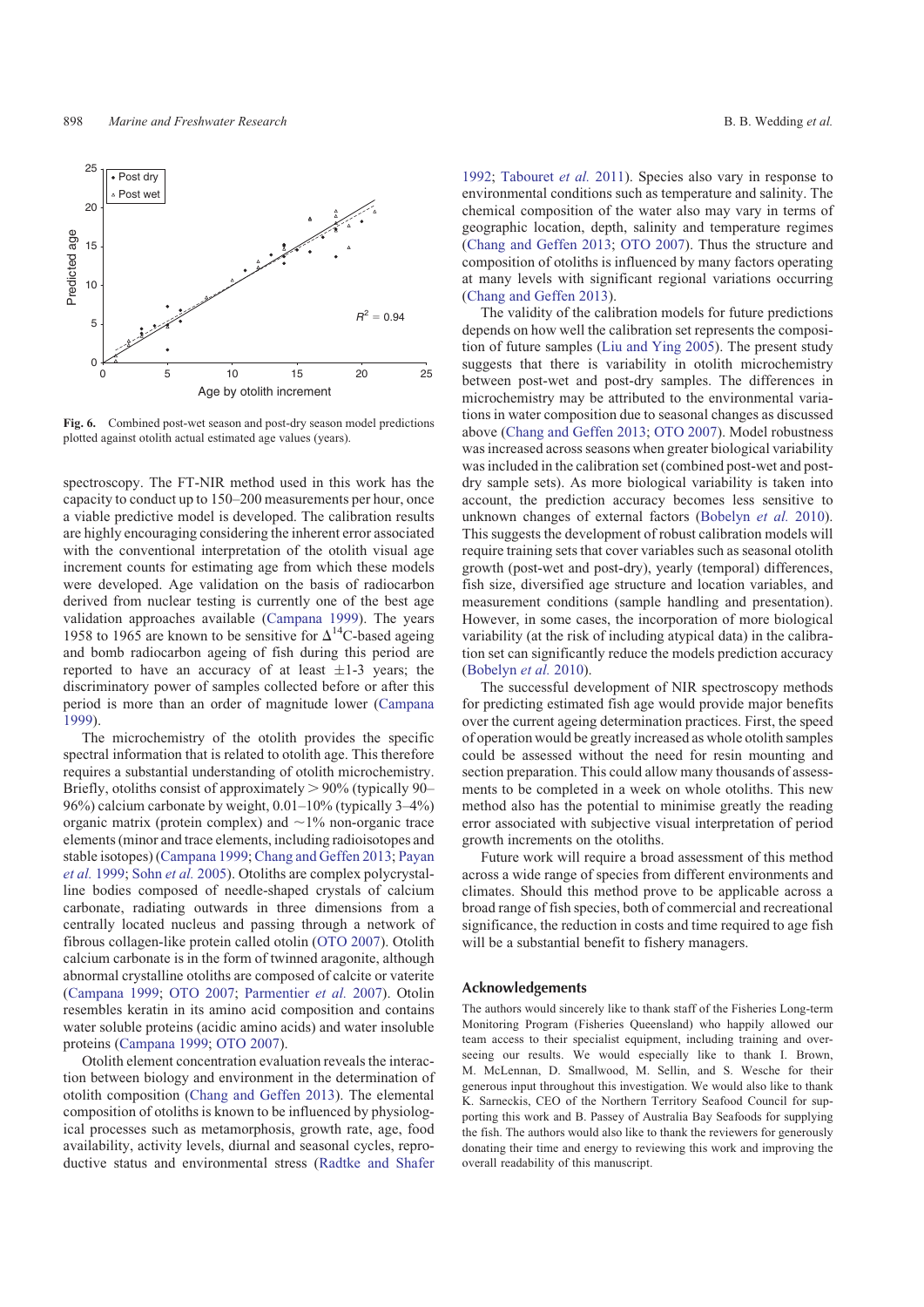<span id="page-5-0"></span>

#### References

- Bailleres, H., Davrieux, F., and Ham-Pichavant, F. (2002). Near infrared analysis as a tool for rapid screening of some major wood characteristics in a eucalyptus breeding program. *Annals of Forest Science* **59**, 479–490. doi[:10.1051/FOREST:2002032](http://dx.doi.org/10.1051/FOREST:2002032)
- Beamish, R. J. (1979). New Information on the Longevity of Pacific Ocean Perch (*Sebastes alutus*). *Journal of the Fisheries Research Board of Canada* **36**, 1395–1400. doi[:10.1139/F79-199](http://dx.doi.org/10.1139/F79-199)
- Bobelyn, E., Serban, A.-S., Nicu, M., Lammertyn, J., Nicolai, B. M., and Saeys, W. (2010). Postharvest quality of apple predicted by NIRspectroscopy: Study of the effect of biological variability on spectra and model performance. *Postharvest Biology and Technology* **55**, 133–143. doi[:10.1016/J.POSTHARVBIO.2009.09.006](http://dx.doi.org/10.1016/J.POSTHARVBIO.2009.09.006)
- Boehlert, G. W., and Yokavich, M. M. (1984). Variability in age estimates in *Sebastes* as a function of methodology, different readers, and different laboratories. *California Fish and Game* **70**, 210–224. [http://swfsc.noaa.](http://swfsc.noaa.gov/publications/CR/1984/8413.PDF) [gov/publications/CR/1984/8413.PDF](http://swfsc.noaa.gov/publications/CR/1984/8413.PDF).
- Campana, S. E. (1999). Chemistry and composition of fish otoliths: pathways, mechanisms and applications. *Marine Ecology Progress Series* **188**, 263–297. doi[:10.3354/MEPS188263](http://dx.doi.org/10.3354/MEPS188263)
- Campana, S. E. (2001). Accuracy, precision and quality control in age determination, including a review of the use and abuse of age validation methods. *Journal of Fish Biology* **59**, 197–242. doi[:10.1111/J.1095-](http://dx.doi.org/10.1111/J.1095-8649.2001.TB00127.X) [8649.2001.TB00127.X](http://dx.doi.org/10.1111/J.1095-8649.2001.TB00127.X)
- Campana, S. E., and Thorrold, S. R. (2001). Otoliths, increments, and elements: keys to a comprehensive understanding of fish populations. *Canadian Journal of Fisheries and Aquatic Sciences* **58**, 30–38. doi[:10.1139/F00-177](http://dx.doi.org/10.1139/F00-177)
- Cardinale, M., Arrhenius, F., and Johnsson, B. (2000). Potential use of otolith weight for the determination of age-structure of Baltic cod (*Gadus morhua*) and plaice (*Pleuronectes platessa*). *Fisheries Research* **45**, 239–252. doi[:10.1016/S0165-7836\(99\)00122-8](http://dx.doi.org/10.1016/S0165-7836(99)00122-8)
- Chang, M.-Y., and Geffen, A. J. (2013). Taxonomic and geographic influences on fish otolith microchemistry. *Fish and Fisheries* **14**, 458–492. doi[:10.1111/J.1467-2979.2012.00482.X](http://dx.doi.org/10.1111/J.1467-2979.2012.00482.X)
- Fisheries-Queensland (2009). Fisheries Long Term Monitoring Program Sampling Protocol – Fish Ageing: Section 2: Snapper. Department of Employment, Economic Development and Innovation, Queensland Government, Brisbane. Available from: [http://www.daff.qld.gov.au/](http://www.daff.qld.gov.au/fisheries/monitoring-our-fisheries/commercial-fisheries/species-specific-programs/sampling-protocols/fish-ageing) [fisheries/monitoring-our-fisheries/commercial-fisheries/species-specific](http://www.daff.qld.gov.au/fisheries/monitoring-our-fisheries/commercial-fisheries/species-specific-programs/sampling-protocols/fish-ageing)[programs/sampling-protocols/fish-ageing](http://www.daff.qld.gov.au/fisheries/monitoring-our-fisheries/commercial-fisheries/species-specific-programs/sampling-protocols/fish-ageing)
- Folkestad, A., Wold, J. P., Rørvik, K.-A., Tschudi, J., Haugholt, K. H., Kolstad, K., and Mørkøre, T. (2008). Rapid and non-invasive measurements of fat and pigment concentrations in live and slaughtered Atlantic salmon (Salmo salar L.). *Aquaculture* **280**, 129–135. doi:[10.1016/](http://dx.doi.org/10.1016/J.AQUACULTURE.2008.04.037) [J.AQUACULTURE.2008.04.037](http://dx.doi.org/10.1016/J.AQUACULTURE.2008.04.037)
- Forrest, A., Poole, S., Exley, P., Mayze, J., and Paulo, C. (2010). Improving profitability to Industry through the identification and management of 'tough' fish syndrome in tropical Saddletail snapper (*Lutjanus malabaricus*). Innovative Food Technologies, Department of Employment, Economic Development and Innovation, Queensland, Brisbane.
- FRDC (2013). Revolutionising fish ageing milestone report 4. In 'FRDC Project 2012/011'. (Ed. J Robbins). (Commomwealth Fisheries Research and Development Corporation: Canberra).
- Gaffey, S. (1986). Spectral reflectance of carbonate minerals in the visible and near infrared (0.35–2.55 microns: calcite, aragonite, and dolomite. *The American Mineralogist* **71**, 151–162.
- Golic, M., and Walsh, K. B. (2006). Robustness of calibration models based on near infrared spectroscopy for the in-line grading of stonefruit for total soluble solids content. *Analytica Chimica Acta* **555**, 286–291. doi[:10.1016/J.ACA.2005.09.014](http://dx.doi.org/10.1016/J.ACA.2005.09.014)
- Hunt, R. (1977). Spectral signatures of particulate minerals in the visible and near infrared. *Geophysics* **42**, 501–513. doi[:10.1190/1.1440721](http://dx.doi.org/10.1190/1.1440721)
- Liu, Y., and Ying, Y. (2005). Use of FT-NIR spectrometry in non-invasive measurements of internal quality of 'Fuji' apples. *Postharvest Biology and Technology* **37**, 65–71. doi[:10.1016/J.POSTHARVBIO.](http://dx.doi.org/10.1016/J.POSTHARVBIO.2005.02.013) [2005.02.013](http://dx.doi.org/10.1016/J.POSTHARVBIO.2005.02.013)
- McClure, W. F., Crowell, B., Stanfield, D. L., Mohapatra, S., Morimoto, S., and Batten, G. (2002). Near infrared technology for precision environmental measurements: part 1. Determination of nitrogen in green- and dry-grass tissue. *Journal of Near Infrared Spectroscopy* **10**, 177–185. doi[:10.1255/JNIRS.333](http://dx.doi.org/10.1255/JNIRS.333)
- McGlone, V. A., and Kawano, S. (1998). Firmness, dry-matter and solublesolids assessment of postharvest kiwifruit by NIR spectroscopy. *Postharvest Biology and Technology* **13**, 131–141. doi[:10.1016/S0925-5214](http://dx.doi.org/10.1016/S0925-5214(98)00007-6) [\(98\)00007-6](http://dx.doi.org/10.1016/S0925-5214(98)00007-6)
- Moron, A., and Cozzolino, D. (2003). Exploring the use of near infrared reflectance spectroscopy to study physical properties and microelements in soils. *Journal of Near Infrared Spectroscopy* **11**, 145–154. doi[:10.1255/JNIRS.362](http://dx.doi.org/10.1255/JNIRS.362)
- Murray, I., and Williams, P. (1987). Chemical principles of near-infrared technology. In 'Near infrared technology in the agricultural and food industries'. (Eds P. Williams and K. H. Norris.) pp. 330. (American Association of Cereal Chemists and The University of Wisconsin, Madison, WI.)
- Newman, S. J. (2002). Growth rate, age determination, natural mortality and production potential of the scarlet seaperch, *Lutjanus malabaricus* Schneider 1801, off the Pilbara coast of north-western Australia. *Fisheries Research* **58**, 215–225. doi:[10.1016/S0165-7836\(01\)00367-8](http://dx.doi.org/10.1016/S0165-7836(01)00367-8)
- Nilsen, H., Esaiassen, M., Heia, K., and Sigernes, F. (2002). Visible/Near-Infrared Spectroscopy: A New Tool for the Evaluation of Fish Freshness. *Journal of Food Science* **67**, 1821–1826. doi[:10.1111/J.1365-2621.](http://dx.doi.org/10.1111/J.1365-2621.2002.TB08729.X) [2002.TB08729.X](http://dx.doi.org/10.1111/J.1365-2621.2002.TB08729.X)
- OTO. (2007). Otolith Training Online. Marine Institute Fisheries Science Services. Available from: [http://www.marine.ie/oto/overview/index.](http://www.marine.ie/oto/overview/index.htm) [htm](http://www.marine.ie/oto/overview/index.htm)
- Parmentier, E., Cloots, R., Warin, R., and Henrist, C. (2007). Otolith crystals (in Carapidae): Growth and habit. *Journal of Structural Biology* **159**, 462–473. doi[:10.1016/J.JSB.2007.05.006](http://dx.doi.org/10.1016/J.JSB.2007.05.006)
- Payan, P., Edeyer, A., De Pontual, H., Borelli, G., Boeuf, G., and Mayer-Gostan, N. (1999). Chemical composition of saccular endolymph and otolith in fish inner ear: lack of spatial uniformity. *American Journal of Physiology. Regulatory, Integrative and Comparative Physiology* **277**, R123–R131. [http://ajpregu.physiology.org/content/277/1/R123.full.](http://ajpregu.physiology.org/content/277/1/R123.full)
- Radtke, R. L., and Shafer, D. J. (1992). Environmental sensitivity of fish otolith microchemistry. *Australian Journal of Marine and Freshwater Research* **43**, 935–951. doi:[10.1071/MF9920935](http://dx.doi.org/10.1071/MF9920935)
- Secor, D. H., Dean, J. M., and Campana, S. E. (1995). Recent developments in otolith research. In 'The Belle W. Baruch Library in Marine Science'. (Ed. S. E. Campana.). (University of South Carolina Press: Columbia, SC.)
- Sohn, D., Kang, S., and Kim, S. (2005). Stock identification of chum salmon (*Oncorhynchus keta*) using trace elements in otoliths. *Journal of Oceanography* **61**, 305–312. doi:[10.1007/S10872-005-0041-3](http://dx.doi.org/10.1007/S10872-005-0041-3)
- Solberg, C., Saugen, E., Swenson, L.-P., Bruun, L., and Isaksson, T. (2003). Determination of fat in live farmed Atlantic salmon using non-invasive NIR techniques. *Journal of the Science of Food and Agriculture* **83**, 692–696. doi[:10.1002/JSFA.1363](http://dx.doi.org/10.1002/JSFA.1363)
- Tabouret, H., Lord, C., Bareille, G., Pecheyran, C., Monti, D., and Keith, P. (2011). Otolith microchemistry in *Sicydium punctatum*: indices of environmental condition changes after recruitment. *Aquatic Living Resources* **24**, 369–378. doi:[10.1051/ALR/2011137](http://dx.doi.org/10.1051/ALR/2011137)
- Thomas, D., McGoverin, C., Chinsamy, A., and Manley, M. (2011). Near infrared analysis of fossil bone from the Western Cape of South Africa. *Journal of Near Infrared Spectroscopy* **19**, 151–159. doi:[10.1255/](http://dx.doi.org/10.1255/JNIRS.926) [JNIRS.926](http://dx.doi.org/10.1255/JNIRS.926)